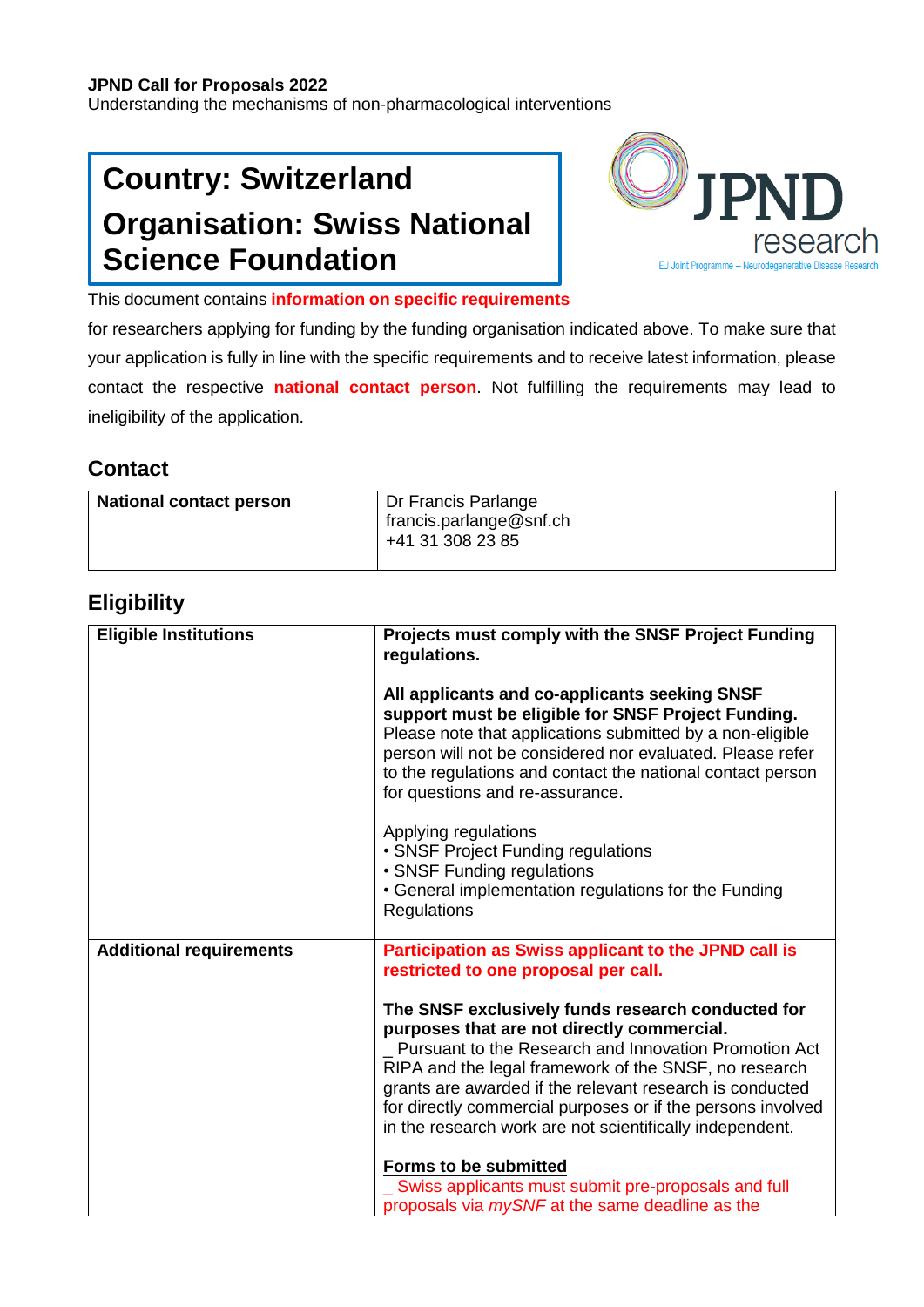| applications are submitted to the JPND Call Secretariat<br>and in addition to the documentation submitted to the Call<br><b>JPND Secretariat.</b><br>_ Pre-proposal forms are created by choosing<br>"Programmes (national and international) / National<br>Research Programmes: ERA-NET + EJP: Pre-proposal".<br>Full proposals forms are created by selecting<br>"Programmes (national and international) / National<br>Research Programmes: ERA-NET + EJP" and linked to<br>the pre-proposal by selecting its number in the data<br>container "Link to other SNSF projects".                                      |
|----------------------------------------------------------------------------------------------------------------------------------------------------------------------------------------------------------------------------------------------------------------------------------------------------------------------------------------------------------------------------------------------------------------------------------------------------------------------------------------------------------------------------------------------------------------------------------------------------------------------|
| <b>Partners</b><br>_ Partners of the international project consortium applying<br>for funding at funding agencies other than the SNSF<br>cannot be declared as 'Project partners' in the sense of<br>article 11.2 of the SNSF Funding Regulations. They are to<br>be declared as 'Consortium partners' and apply for their<br>funding at their respective research funding organisation.                                                                                                                                                                                                                             |
| Data Management Plan (DMP)<br>In case of funding, applicants have to complete the DMP<br>on mySNF once the project is approved, regardless of<br>whether a DMP is requested by the consortium.<br>Researchers need to develop a DMP that covers all data<br>generated or used for the entire Collaborative Research<br>Project (CRP). The DMP must comply with the SNSF<br>policy on open research data and is mandatory for the<br>release of funds for Swiss sub-projects. For further<br>information, please refer to<br>http://www.snf.ch/en/theSNSF/researchpolicies/-<br>open_research_data/Pages/default.aspx |
| <b>Consortium agreement (CA)</b><br>_ In case of funding, applicants have to submit a CA<br>signed by all regular partners of the proposal. Submission<br>of the CA is mandatory for the release of funds for Swiss<br>sub-projects.                                                                                                                                                                                                                                                                                                                                                                                 |
| <b>Material check and overlapping SNSF projects</b><br>_ Besides the eligibility check, the SNSF proceeds to a<br>material check. This refers to the applicant's experience<br>and research activity during several years as well as the<br>demonstration of their scientific independence (Art. 4,<br>Project funding regulations).                                                                                                                                                                                                                                                                                 |
| Although the JPND grant does not count into the maximal<br>number of grants that an investigator can hold in SNSF<br>project funding, in case of several overlapping SNSF<br>projects, all projects must significantly distinguish<br>themselves from each other (Art. 13.2 & 13.3, Project<br>funding regulations).                                                                                                                                                                                                                                                                                                 |

## **Budget**

| Total earmarked national budget   CHF 1'000'000 (approx. € 950'000) |  |
|---------------------------------------------------------------------|--|